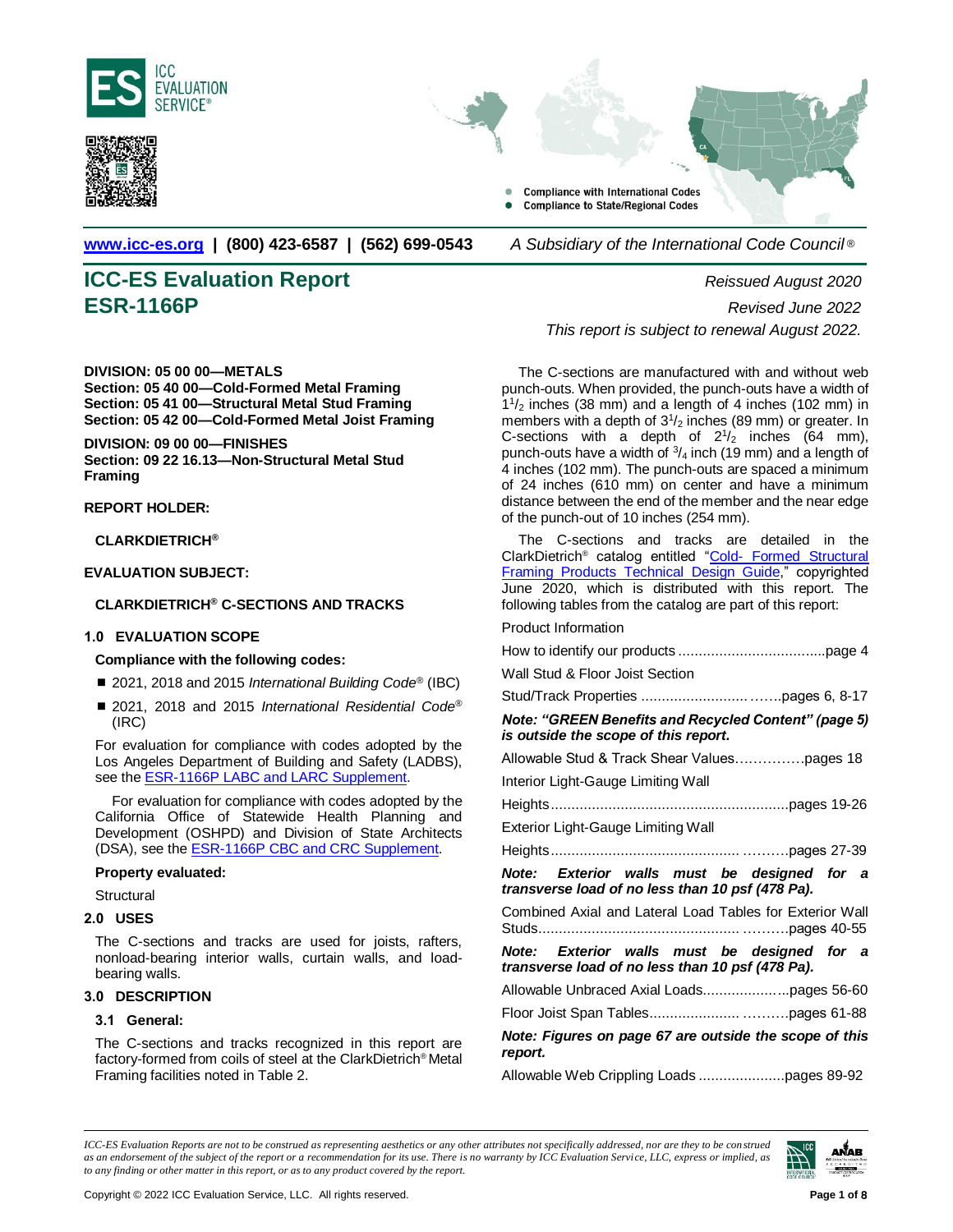All other pages in the "Cold-Formed Structural Framing Products Technical Design Guide" catalog are outside the scope of this report.

The inside bend radius of all members is based on thickness and is as follows:

| <b>MILS</b> | <b>DESIGN THICKNESS (in)</b> | <b>INSIDE BEND RADIUS (in)</b> |  |
|-------------|------------------------------|--------------------------------|--|
| 33          | 0.0346                       | 0.076                          |  |
| 43          | 0.0451                       | 0.071                          |  |
| 54          | 0.0566                       | 0.085                          |  |
| 68          | 0.0713                       | 0.107                          |  |
| 97          | 0.1017                       | 0.152                          |  |

### **3.2 Materials:**

The ClarkDietrich® metal framing members recognized in this report are cold-formed from galvanized steel coils conforming to ASTM A1003 Structural Grade 50 Type H (ST50H), ASTM A1003 Structural Grade 33 Type H (ST33H), ASTM A653 SS Grade 50 Class I or ASTM A653 SS Grade 33. The steel conforming to ST50H and ST33H has a minimum metallic coating of G60 (ASTM A653), A60 (ASTM A653), AZ50 (ASTM A792), or GF30 (ASTM A875). Steel conforming to ASTM A653 SS Grade 50 Class 1 has a minimum metallic coating designation of G60 or A60. The steel conforming to ASTM A653 SS Grade 33 may have either a minimum metallic coating designation of G60 or A60 for structural members or a minimum metallic coating designation of G40 for nonstructural members.

### **4.0 DESIGN AND INSTALLATION**

### **4.1 Design:**

The section properties for the cold-formed steel framing members recognized in this report have been determined in accordance with the North American Specification for Design of Cold-Formed Steel Structural Members [AISI S100-16 (2020) w/S2-20]. The allowable moments, as indicated in this report, are for use with Allowable Strength Design (ASD), and are for flexural members with the compression flange continuously braced. For other conditions of compression flange bracing, the allowable moment must be determined in accordance with the AISI. The design of flexural members must address combined bending and web crippling, and combined bending and shear, as applicable in accordance with AISI.

The C-sections listed in Table 1 of this report qualify for use with the prescriptive requirements of the IRC. Track (channel) sections with a flange width of 1.25 inches (31.75 mm) or greater qualify for use with the prescriptive requirements of the IRC. For use of all other sections under the IRC, the cold-formed steel framing members must be limited to engineered structures, in accordance with IRC Section R301.1.3.

### **4.2 Installation:**

The framing members must be installed in accordance with the code, the approved plans and this report. If there is a conflict between the plans submitted for approval and this report, this report governs. The approved plans must be available at the jobsite at all times during installation.

### **5.0 CONDITIONS OF USE**

The ClarkDietrich® C-sections and tracks described in this report complies with, or is a suitable alternative to what is specified in, those codes listed in Section 1.0 of this report, subject to the following conditions:

- **5.1** The cold-formed steel members are installed in accordance with the applicable code, the approved plans and this report.
- **5.2** Minimum uncoated steel thickness of the cold-formed steel members as delivered to the jobsite must be at least 95 percent of the design base-metal thickness.
- **5.3** Complete plans and calculations verifying compliance with this report must be submitted to the code official for each project at the time of permit application. The calculations and drawings must be prepared and sealed by a registered design professional where required by the statutes of the jurisdiction in which the project is to be constructed.
- **5.4** Framing members having a minimum metallic coating designation of G40 must be limited to use as nonstructural framing as defined by AISI S220.
- **5.5** Framing members with a height-to-thickness (h/t) ratio of more than 200 must be provided with web stiffeners in accordance with Section B4.1 of AISI S100. Holes or punch-outs in the web for members with a h/t ratio of more than 200 are outside the scope of this report.

### **6.0 EVIDENCE SUBMITTED**

Data in accordance with the ICC-ES Acceptance Criteria for Cold-formed Steel Framing Members (AC46), dated February 2019.

### **7.0 IDENTIFICATION**

- **7.1** At a spacing not exceeding 96 inches (2438 mm) on center, each cold-formed steel member is stamped with the ClarkDietrich® name or initials; the section name; the evaluation report number (ESR-1166P); the minimum uncoated base-metal thickness in mils or decimal inches; in addition to the following:
	- ◼ For nonstructural members, the designation "NS", the minimum specified yield strength if other than 33 ksi (230 MPa), and a designation for the coating if other than G40.
	- For structural members, the minimum specified yield strength, and CP 60 designation for the coating (G60, A60, AZ50, GF30 or greater).
- **7.2** The report holder's contact information is the following:

**CLARKDIETRICH ® 9050 CENTRE POINTE DRIVE, SUITE 400 WEST CHESTER, OHIO 45069 (513) 870-1100 [www.clarkdietrich.com](http://www.clarkdietrich.com/) [info@clarkdietrich.com](mailto:info@clarkdietrich.com?subject=ESR-1166)**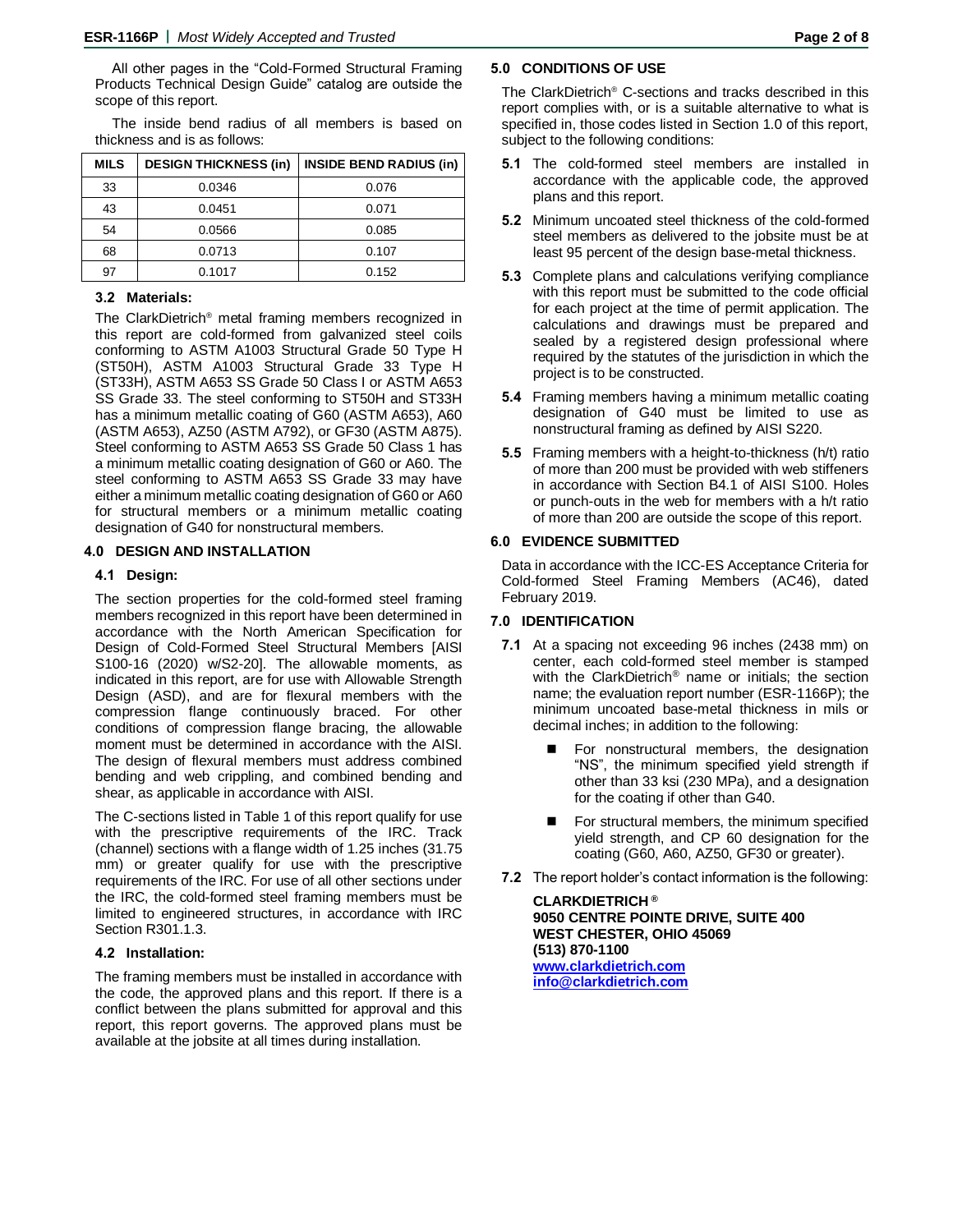| <b>IRC MEMBER</b>  | <b>EQUIVALENT DIETRICH MEMBER DESIGNATION</b> |             |             |             |
|--------------------|-----------------------------------------------|-------------|-------------|-------------|
| <b>DESIGNATION</b> | $t = 33$                                      | $t = 43$    | $t = 54$    | $t = 68$    |
| 350S162-t          | 350S162-33                                    | 350S162-43  | 350S162-54  | 350S162-68  |
|                    | 350S200-33                                    | 350S200-43  | 350S200-54  | 350S200-68  |
| 550S162-t          | 550S162-33                                    | 550S162-43  | 550S162-54  | 550S162-68  |
|                    | 550S200-33                                    | 550S200-43  | 550S200-54  | 550S200-68  |
| 800S162-t          | 800S162-33                                    | 800S162-43  | 800S162-54  | 800S162-68  |
|                    | 800S200-33                                    | 800S200-43  | 800S200-54  | 800S200-68  |
| 1000S162-t         |                                               | 1000S162-43 | 800S162-54  | 800S162-68  |
|                    |                                               | 1000S200-43 | 1000S200-54 | 1000S200-68 |
| 1200S162-t         | ---                                           | ---         | 1200S162-54 | 1200S162-68 |
|                    | ---                                           | ---         | 1200S200-54 | 1200S200-68 |

### **TABLE 2—MANUFACTURING LOCATIONS**

| $ClarkDietrich® - Riverside$ | $ClarkDietrich^{\otimes} - Woodland$ |
|------------------------------|--------------------------------------|
| 6510 General Drive           | 1685 Tide Court                      |
| Riverside, California 92509  | Woodland, California 95776           |
| (951) 360-3500               | $(530)$ 668-1987                     |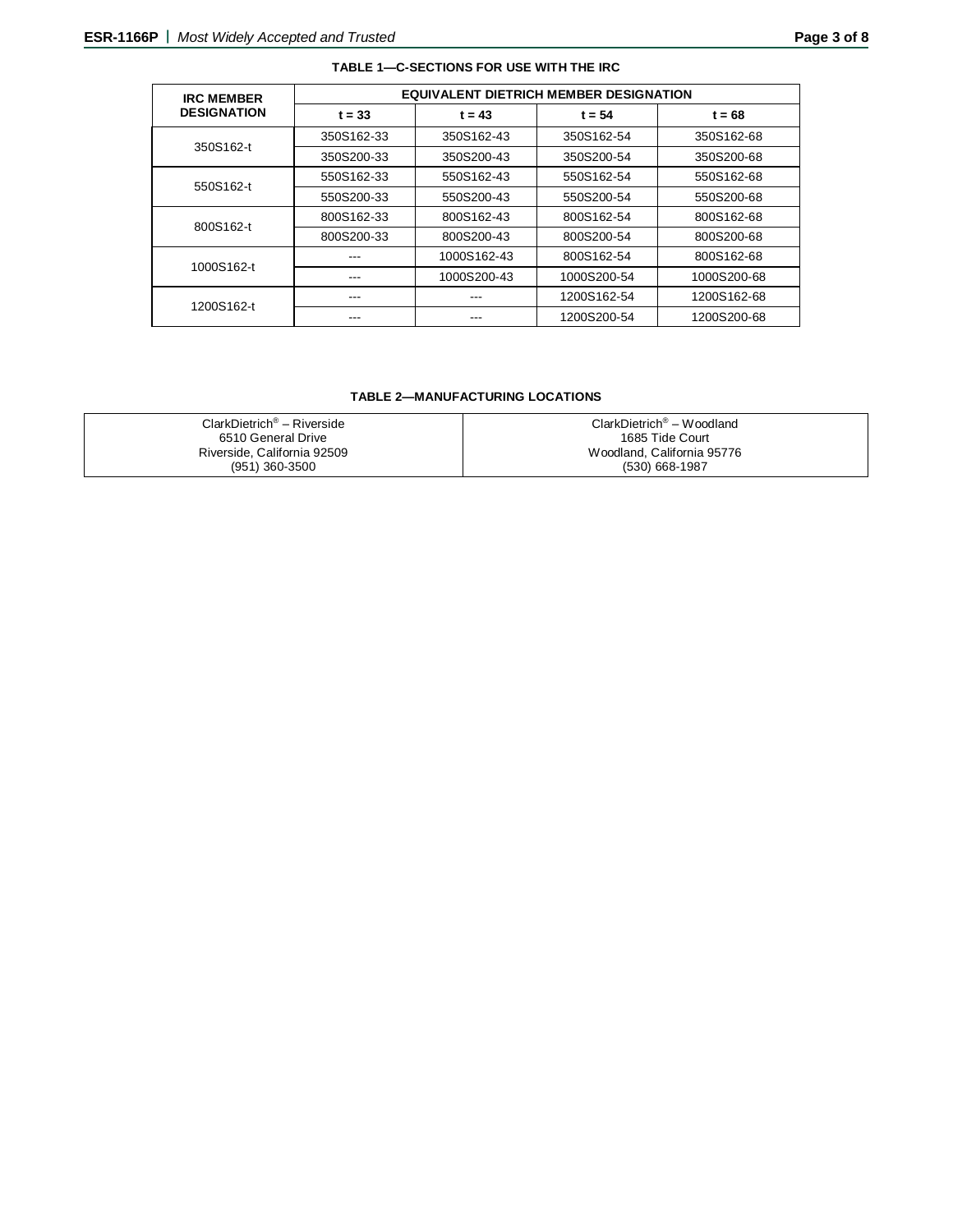

# **ICC-ES Evaluation Report ESR-1166P LABC and LARC Supplement**

*Reissued August 2020 Revised June 2022 This report is subject to renewal August 2022.* 

**www.icc-es.org | (800) 423-6587 | (562) 699-0543** *A Subsidiary of the International Code Council ®*

**DIVISION: 05 00 00—METALS Section: 05 40 00—Cold-Formed Metal Framing Section: 05 41 00—Structural Metal Stud Framing Section: 05 42 00—Cold-Formed Metal Joist Framing** 

### **DIVISION: 09 00 00—FINISHES Section: 09 22 16.13—Non-Structural Metal Stud Framing**

### **REPORT HOLDER:**

**CLARKDIETRICH ®** 

### **EVALUATION SUBJECT:**

### **CLARKDIETRICH® C-SECTIONS AND TRACKS**

### **1.0 REPORT PURPOSE AND SCOPE**

### **Purpose:**

The purpose of this evaluation report supplement is to indicate that ClarkDietrich® C-sections and tracks, described in ICC-ES evaluation report ESR-1166P, have also been evaluated for compliance with the codes noted below as adopted by the Los Angeles Department of Building and Safety (LADBS).

### **Applicable code edition***s***:**

- 2020 *City of Los Angeles Building Code* (LABC)
- 2020 *City of Los Angeles Residential Code* (LARC)

### **2.0 CONCLUSIONS**

The ClarkDietrich® C-sections and tracks, described in Sections 2.0 through 7.0 of the evaluation report ESR-1166P, comply with the LABC Chapter 22*,* and the LARC, and are subject to the conditions of use described in this supplement.

### **3.0 CONDITIONS OF USE**

The ClarkDietrich<sup>®</sup> C-sections and tracks described in this evaluation report must comply with all of the following conditions:

- All applicable sections in the evaluation report ESR-1166P.
- The design, installation, conditions of use and identification of the ClarkDietrich® C-sections and tracks are in accordance with the 2018 *International Building Code*® (IBC) provisions noted in the evaluation report ESR-1166P.
- The design, installation and inspection are in accordance with additional requirements of LABC Chapters 16, 17 and 22, as applicable.
- Under the LARC, design, installation, conditions of use and identification are to be in accordance with the 2018 *International Residential Code*® (2018 IRC) with the additional requirements of LARC Section R603, as applicable, or an engineered design in accordance with the LARC Section R301.1.3 may be submitted.

This supplement expires concurrently with the evaluation report, reissued August 2020 and revised June 2022.

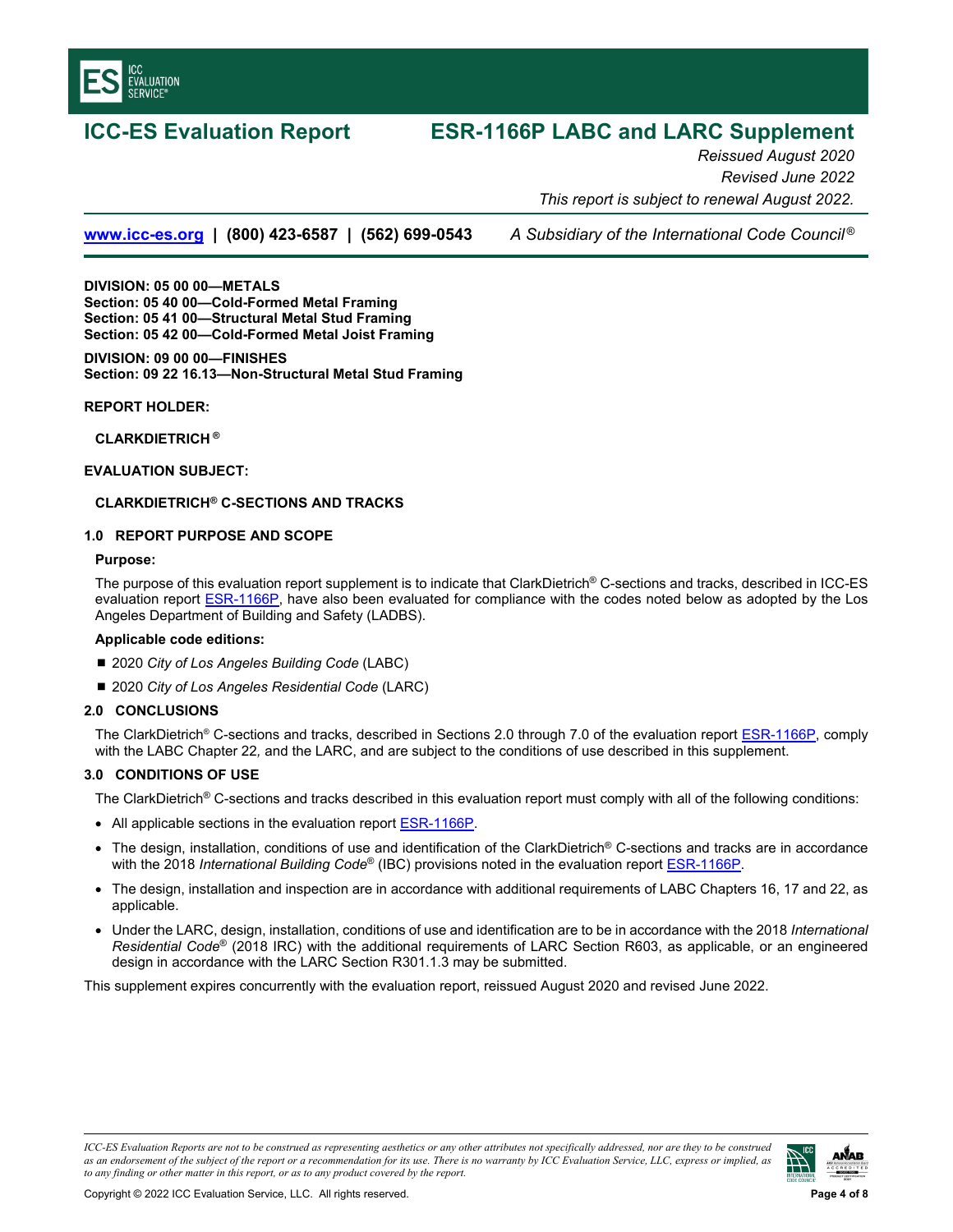

## **ICC-ES Evaluation Report ESR-1166P CBC and CRC Supplement**

*Reissued August 2020 Revised June 2022 This report is subject to renewal August 2022.* 

**www.icc-es.org | (800) 423-6587 | (562) 699-0543** *A Subsidiary of the International Code Council ®*

**DIVISION: 05 00 00—METALS Section: 05 40 00—Cold-Formed Metal Framing Section: 05 41 00—Structural Metal Stud Framing Section: 05 42 00—Cold-Formed Metal Joist Framing** 

**DIVISION: 09 00 00—FINISHES Section: 09 22 16.13—Non-Structural Metal Stud Framing** 

### **REPORT HOLDER:**

**CLARKDIETRICH®** 

### **EVALUATION SUBJECT:**

### **CLARKDIETRICH ® C-SECTIONS AND TRACKS**

### **1.0 REPORT PURPOSE AND SCOPE**

### **Purpose:**

The purpose of this evaluation report supplement is to indicate that ClarkDietrich® C-Sections and Tracks, recognized in ICC-ES evaluation report ESR-1166P, has also been evaluated for compliance with the codes noted below.

### **Applicable code editions:**

### ■ 2019 *California Building Code* (CBC)

For evaluation of applicable chapters adopted by the California Office of State Wide Health Planning and Development (OSHPD) and Division of the State Architect (DSA), see Sections 2.1.1 and 2.1.2 below.

### ■ 2019 *California Residential Code* (CRC)

### **2.0 CONCLUSIONS**

### **2.1 CBC:**

The ClarkDietrich® C-Sections and Tracks, described in Sections 2.0 through 7.0 of the evaluation report ESR-1166P, comply with CBC Chapters 22, provided the design and installation are in accordance with the 2018 and *International Building Code*® (IBC) provisions, as applicable, noted in the evaluation report, and the additional requirements of CBC Chapters 16, 17 and 22, as applicable.

**2.1.1 OSHPD:** The ClarkDietrich® C-Sections and Tracks, described in Sections 2.0 through 7.0 of the evaluation report ESR-1166P, comply with CBC amended Sections in Chapters 16, 17 and 22, and Chapters 16A, 17A and 22A, provided the design and installation are in accordance with the 2018 *International Building Code®* (IBC) provisions, as applicable, noted in the evaluation report, and the additional requirements in Sections 2.1.1.1 to 2.1.1.3 of this supplement:

### **2.1.1.1 Conditions of Use:**

- 1. All loads applied to the cold-formed steel members shall be determined by the registered design professional and shall comply with applicable loads from CBC amended sections in Chapter 16 and Chapter 16A.
- 2. Cold-formed steel members shall not be part of the lateral resisting elements in light-framed wall with shear panels of all other materials and cold-formed steel-special bolted moment frames*,* unless allowed by the exceptions, in accordance with Section 1617A1.4 [OSHPD 1 & 4].
- 3. Prescriptive framing is not permitted in accordance with Section 2211A.1.2 [OSHPD 1 & 4].

*ICC-ES Evaluation Reports are not to be construed as representing aesthetics or any other attributes not specifically addressed, nor are they to be construed as an endorsement of the subject of the report or a recommendation for its use. There is no warranty by ICC Evaluation Service, LLC, express or implied, as to any finding or other matter in this report, or as to any product covered by the report.*

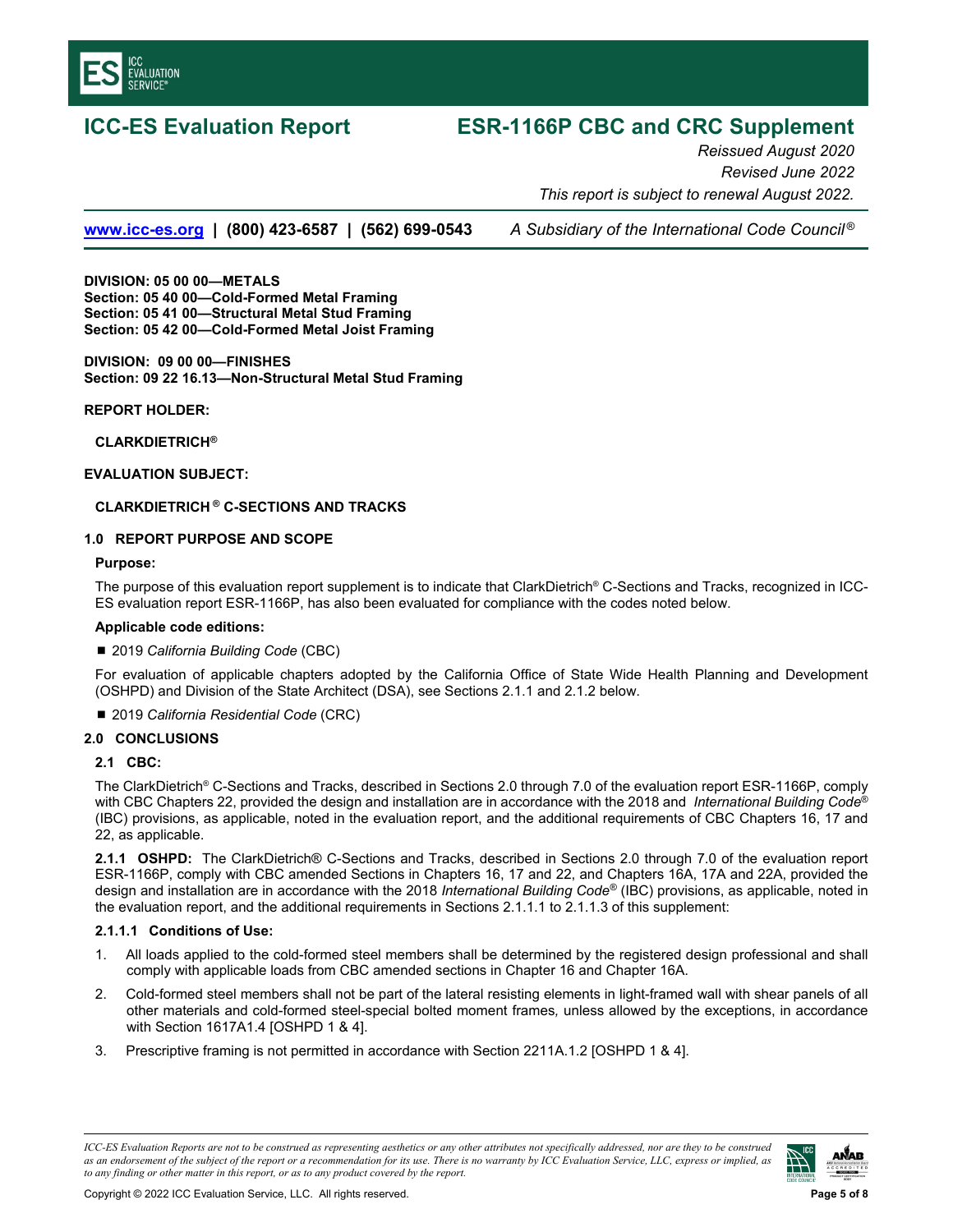- 4. Cold formed steel structures shall be designed and detailed in accordance with the requirements of AISI S100 and AISI S400 [OSHPD 1R, 2 and 5].
- 5. The design of cold-formed steel light-frame construction to resist seismic forces in Seismic Design Categories B and C shall be in accordance with the requirements of AISI S400, with the exception of "Steel systems not specifically detailed for seismic resistance, excluding cantilever columns" as designated in ASCE 7, Table 12.2-1, in which design and detailing in accordance with AISI 240 is permitted [OSHPD 1R, 2 & 5].
- 6. In accordance with Section 2211A.1.1.1, the design of cold-formed steel light-frame construction to resist seismic forces in Seismic Design Categories B and C is not permitted [OSHPD 1 & 4].
- 7. In accordance with Section 2211.1.1.2 and 2211A.1.1.2, the design of cold-formed steel light-frame construction to resist seismic forces in Seismic Design Categories D through F, shall be designed and detailed in accordance with AISI S400 and comply with the following requirements [OSHPD 1, 1R, 2, 4 and 5]:
	- Cold-formed steel stud foundation plates or sills shall be bolted or fastened to the foundation or foundation wall in accordance with Section 2304.3.4, Item 2.
	- Shear wall assemblies in accordance with Sections E5, E6 and E7 of AISI 400 are not permitted within the seismic force-resisting system of the buildings.
- 8. In accordance with Section 2211.2 and 2211A.2, for cold-formed steel light-frame construction, the design and installation of nonstructural members and connections shall be in accordance with AISI S220 for noncomposite assembly design. Where nonstructural members do not qualify for design under AISI 220, the design and installation of nonstructural members and connections, shall be in accordance with AISI S240 or S100 [OSHPD 1, 1R, 2, 4 and 5].

**2.1.1.2 Verification Test Requirements:** In accordance with Section 2213A.2 and Section 2213.2, end-welded studs shall be tested in accordance with the requirements of the AWS D1.1, Sections 7.7 and 7.8 [OSHPD 1, 1R, 2, 4 & 5] as applicable.

### **2.1.1.3 Special Inspection Requirements:**

- 1. In accordance with Section 1704.2 Exception 3, special inspection is required for portions of structures designed and constructed in accordance with the cold-formed steel light-frame construction provisions of Section 2211.1.2 [OSHPD 1R, 2 & 5].
- 2. Periodic special inspections shall be required in accordance with Sections 1705A.12.3 and 1705A.12.5 [OSHPD 1 & 4].

**2.1.2 DSA:** The ClarkDietrich® C-Sections and Tracks, described in Sections 2.0 through 7.0 of the evaluation report ESR-4510, comply with CBC amended Sections in Chapters 16 and 22, and Chapters 16A, 17A and 22A, provided the design and installation are in accordance with the 2018 *International Building Code®* (IBC) provisions noted in the evaluation report, and the additional requirements in Sections 2.1.2.1 to 2.1.2.3 of this supplement:

### **2.1.2.1 Conditions of Use:**

- 1. All loads applied to the cold-formed steel members shall be determined by the registered design professional and shall comply with applicable loads from CBC amended sections in Chapters 16, and Chapter 16A.
- 2. Cold-formed steel members shall not be part of the lateral resisting elements in light-framed wall with shear panels of all other materials and cold-formed steel-special bolted moment frames*,* unless allowed by the exceptions, in accordance with Section 1617.11.3 [DSA-SS/CC] and 1617A.1.4 [DSA-SS].
- 3. In accordance with Sections 2212.5.2 [DSA-SS/CC], cold-formed steel stud foundation plates or sills shall be bolted or fastened to the foundation or foundation wall in accordance with CBC Section 2304.3.2, Item 2.
- 4. In accordance with Section 2212.5.3, cold-formed steel stud shear wall assemblies in accordance with Sections E5, E6 and E7 of AISI-400 are not permitted within the seismic force resisting system of buildings or structures assigned to Occupancy Category II, III, IV, or buildings designed to be relocatable [DSA-SS/CC].
- 5. In accordance with Section 2211A.1.1.1, the design of cold-formed steel light-frame construction to resist seismic forces in Seismic Design Categories B and C is not permitted [DSA-SS].
- 6. In accordance with Section 2211A.1.1.2, the design of cold-formed steel light-frame construction to resist seismic forces in Seismic Design Categories D through F, shall be designed and detailed in accordance with AISI S400 and comply with the following requirements [DSA-SS]:
	- Cold-formed steel stud foundation plates or sills shall be bolted or fastened to the foundation or foundation wall in accordance with Section 2304.3.4, Item 2.
	- Shear wall assemblies in accordance with Sections E5, E6 and E7 of AISI 400 are not permitted within the seismic force-resisting system of the buildings.
- 7. Prescriptive framing is not permitted in accordance with Section 2211A.1.2 [DSA-SS].
- 8. In accordance with Section 2211A.2, for cold-formed steel light-frame construction, the design and installation of nonstructural members and connections shall be in accordance with AISI S220 for noncomposite assembly design. Where nonstructural members do not qualify for design under AISI 220, the design and installation of nonstructural members and connections, shall be in accordance with AISI S240 or S100 [DSA-SS].

**2.1.2.2 Verification Test Requirements:** In accordance with Sections 2212.6.2 [DSA-SS/CC] or 2213A.2 [DSA-SS], endwelded studs shall be tested in accordance with the requirements of the AWS D1.1, (Sections 7.7 and 7.8 [DSA-SS]).

**2.1.2.3 Special Inspection Requirements:** Periodic special inspections shall be required in accordance with Sections 1705A.12.3 and 1705A.12.5 [DSA-SS/CC].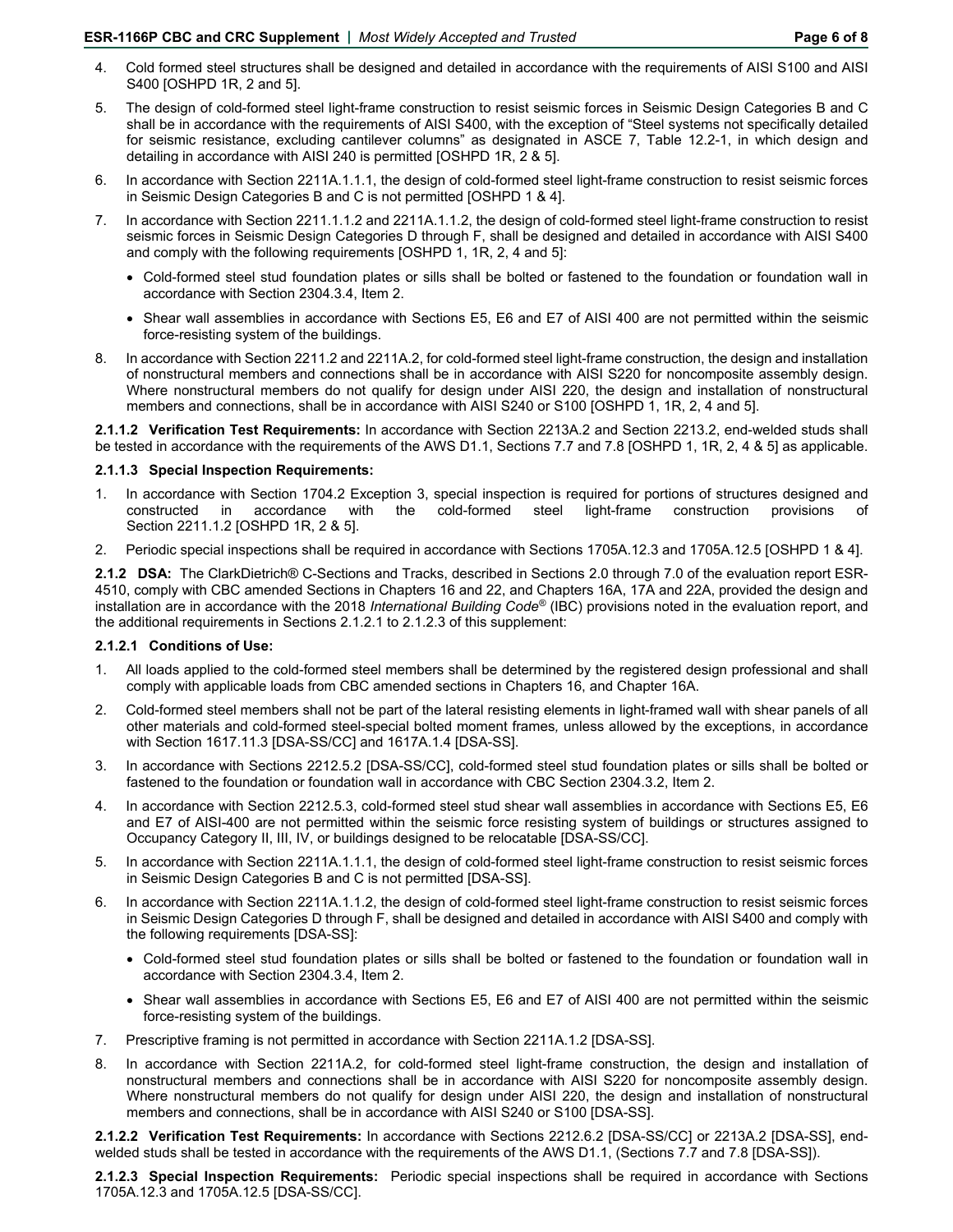### **2.2 CRC:**

The ClarkDietrich® C-Sections and Tracks, described in Sections 2.0 through 7.0 of the evaluation report ESR-1166P, comply with CRC Chapters 5, 6 and 8, provided the design and installation are in accordance with the 2018 *International Residential Code*® (IRC) provisions, as applicable.

This supplement expires concurrently with the evaluation report, reissued August 2020 and revised June 2022.